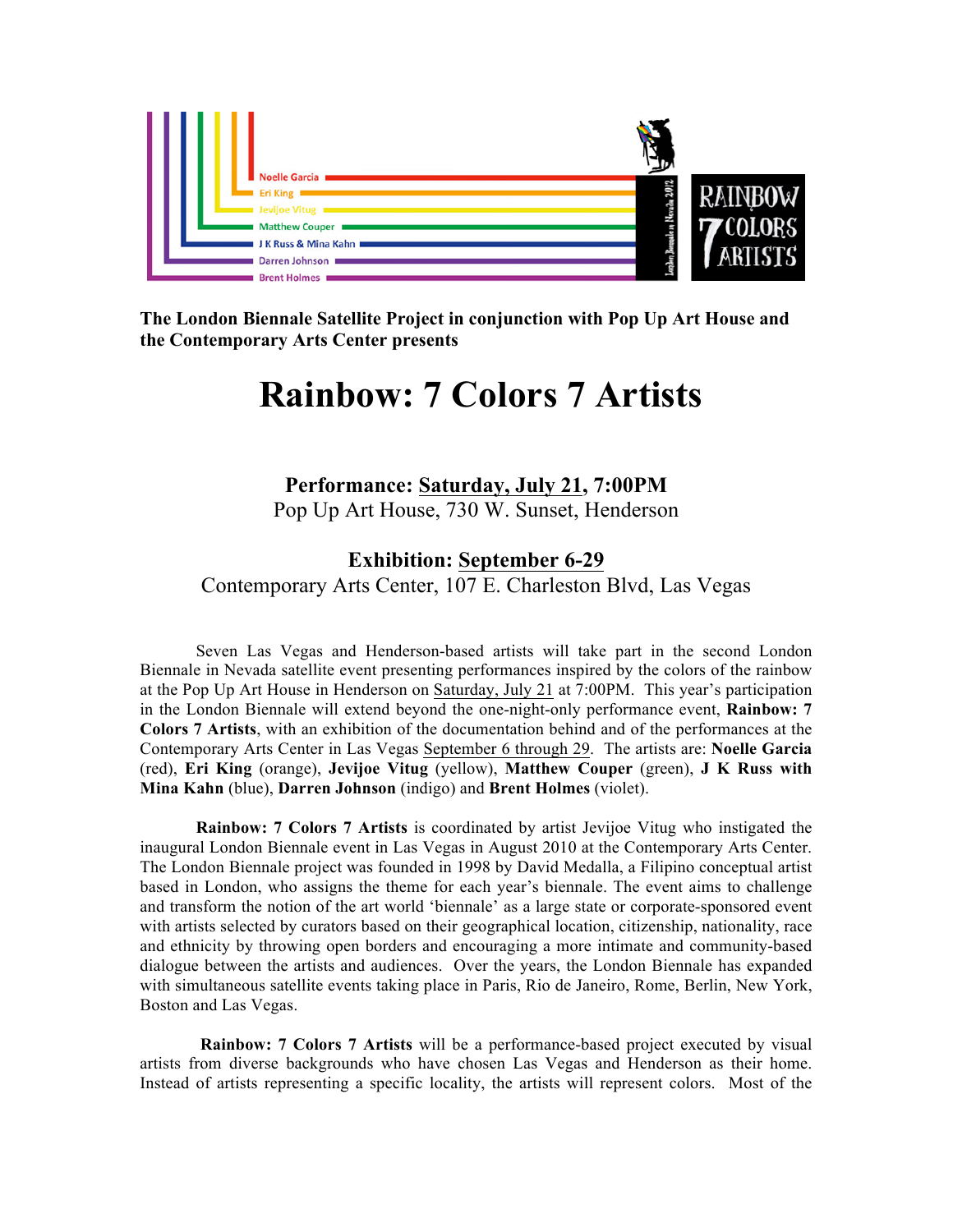selected artists are painters by discipline and the performance on Saturday, July 21 at the Pop Up Art House will be an extension of their studio practice.

"Each artist will respond to the color assigned to them but each performance is not exclusive to the concept of color. The color is only a starting point to create a larger conversation that is yet to be heard and seen," says Jevijoe Vitug.

The process of creating these performance pieces and the performances on July  $21<sup>st</sup>$  will be captured and presented in a supplementary exhibition at the Contemporary Arts Center in Las Vegas from September 6 through 29 to further encourage interaction between the artists and the audience. Admission to both the performance event and the exhibition is free. **CONTACT:**

Jevijoe Vitug, Coordinator, jevitug@yahoo.com, Phone: (702) 461-0648

#### **For more information on the London Biennale:**

http://www.londonbiennale.tk http://www.1fmediaproject.net/2012/07/08/the-rainbow-london-biennale-2012/

## **CALENDAR EDITORS:**

Date: 7/21/12 Time: 7:00PM-9:00PM What: **Rainbow: 7 Colors 7 Artists** – The London Biennale in Nevada performance by artists Where: Pop Up Art House, 730 W. Sunset, Henderson, NV 89011 Tickets: Free http://www.thepopuparthouse.com

Date: 9/6/12 to 9/29/12 (including First Friday 9/7/12) Time: Gallery hours Wed-Sat, 2PM-7PM; Sun 11AM-3PM; Preview Thu 9/6 & First Friday 9/7 6PM-10PM What: **Rainbow: 7 Colors 7 Artists** – The London Biennale in Nevada exhibition of documentation Where: Contemporary Arts Center, The Arts Factory, 107 E. Charleston Blvd, Las Vegas, NV Tickets: Free http://lasvegascac.org

## **ARTIST BIOGRAPHIES:**

**Noelle Garcia** was born in Reno, Nevada in 1984. Noelle received her BFA from the *School of the Art Institute* of Chicago in 2007. During her BFA career Noelle was awarded the *Emilie Hesmeyer Memorial Award* and *The Klamath Tribes* Scholarship. She also participated in the *Oxbow School of Art* in 2007 where she received the *Barna Memorial Award*.

Noelle recently graduated the *UNLV Masters of Fine Arts* program. During her attendance at UNLV Noelle has been awarded the *American Indian Graduate Center Fine Arts* Scholarship and has participated in the *Smithsonian National Museum* of the American Indian Emerging Artist Fellowship.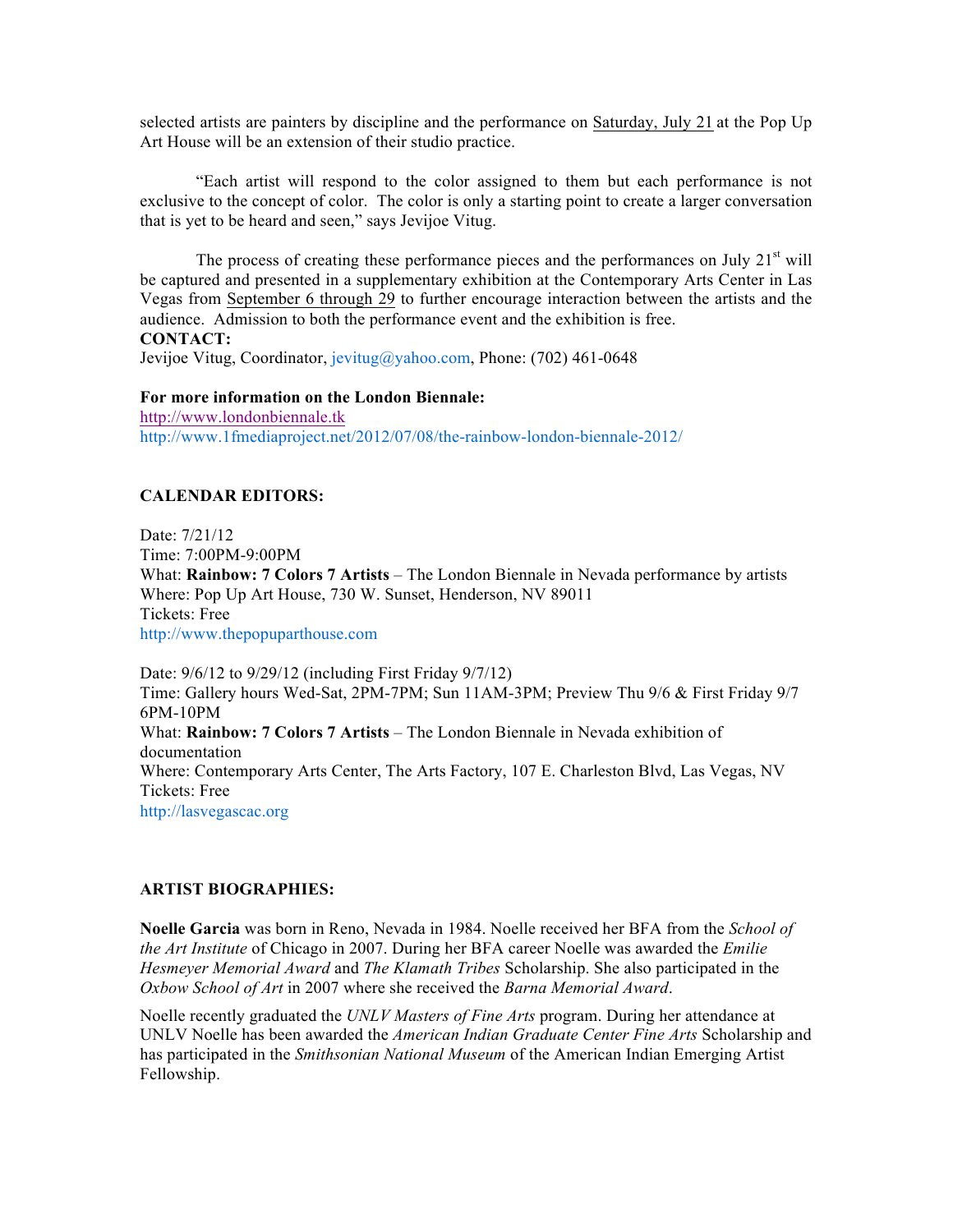Noelle's work is narrative; a form of storytelling. Although her work has a sense of catharsis, Noelle's work also offers a glimpse into the contemporary American Indian experience and into personal family relationships. Noelle uses photos of family members such as her deceased father and her many estranged siblings for reference. "The feeling of forgetting my family distresses me. I feel that the loss of memory and family also creates a loss of my own identity. I fear being cultureless. So I am forced to construct my own identity and family through research and imagination. The process of making artwork about my family brings me closer to the people I long for. Through my art process I am able to have a relationship with deceased loved ones such as my father."

### www.noelleg.com

**Eri King** was born in Kagoshima, Japan in 1986 and currently lives and works in Las Vegas, Nevada. In 2011, she received a Bachelor in Fine Arts in Studio Practice and Photography from University of Las Vegas, Nevada. She currently owns and curates *5th Wall Gallery* located in downtown Las Vegas inside the Emergency Arts. She has participated in group exhibitions at CAC's *Off The Strip: New Genres Festival* (2010)*,* CAC Eastside Projects Window Gallery (2010), Donna Beam Gallery (2011), Marjorie Barrick Museum (2011), MCQ Fine Art Gallery (2011), and has performed with artists such as MK Guth and Mai Ueda in association with NY Art Funds Production at P3 Studio, Las Vegas (2012). She recently received her first solo exhibition with Clark County Visual Arts at Winchester Gallery, Las Vegas and will be exhibiting in January 2013.

Eri King is an interdisciplinary artist. Her most recent work is an investigation into consumer identity in the backdrop of America's contemporary social landscape. She utilizes an abundance of donated and discarded products to create site-specific large scale installations. The performative intensive nature of her processes is a way to recycle the efforts of labor into these various wasted consumer products. The towering stature of the pieces and great quantity of the materials being utilized functions as a way to confront the viewer in order to create a discourse about materialism and abundance of the things our society consumes and wastes everyday, and to challenge the viewers to exercise introspection about their own consumer roles in America's capitalist system.

www.eriking.net

#### **Jevijoe Vitug (LB in Nevada coordinator):**

Philippine-born local artist Jevijoe Vitug's work ranges from painting, performance and community-based projects often deals with survival and the effects of globalization on the environment and economy. He studied New Genres at the San Francisco Art Institute, CA.

His solo exhibitions include "The Truns" at Manila Contemporary (2011), "Source of Living" at Pablo Gallery, Philippines (2010), "Capitali-Sing!" at Finale Art File, Philippines (2007), Cultural Center of the Philippines (2005). He also participated in various group shows such as "Salon Show" at PUAH Gallery, Henderson, NV (2012), "Yet Another Tea Party" at Neant Bleu, Berlin, Germany (2011), "Overflow" with David Medalla and Adam Nankervis at Space Gallery, Las Vegas (2011), "Let's Build a Nation" with collaborators Carlos Castro and Sara Eliassen at the Contemporary Arts Center Las Vegas (2010), "Warfield: Project Survival" at Luggage Store Gallery, San Francisco, CA (2009) and the 21st Asian International Art Exhibition at Singapore Art Museum (2006). Vitug has also performed extensively in the United States, Japan, Singapore, Philippines, Australia and Argentina.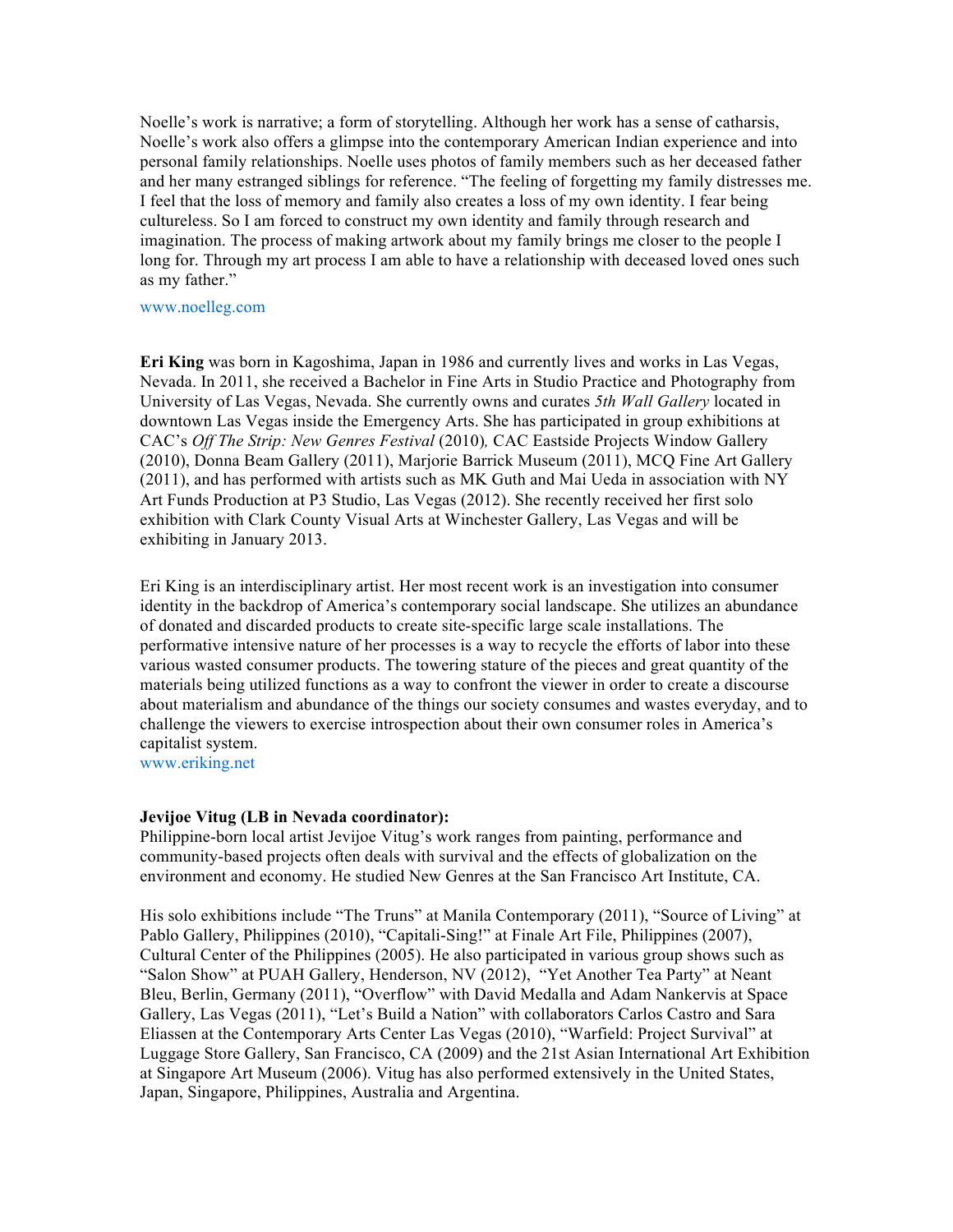Last year, Jevijoe Vitug was part of Zap! 4 public art project organized by Metro Arts Council of Southern Nevada and also Art in the Parking Space project in association with LAXART, Los Angeles.

www.artreview.com/profile/jevijoevitug

**Matthew Couper** was born in New Zealand and is based in Las Vegas after immigrating to the USA in 2010. His practice over the past decade has appropriated aspects of western Art History traditions including Trecento, Quattrocento and the Baroque and he now uses established narrative traditions to discuss the space between myth, religion and art politics. *Huffington Post*  art critic John Seed recently referred to Couper as an "artist with a Kafkaesque view of the world" whose imagery suggests "a pagan Catholic Cirque du Soleil".

In 2003, Couper was awarded a *Royal Over-Seas League* International Scholarship to work and travel in the UK. He returned the following year to exhibit at *Jerwood Gallery*, London. He held his first public solo exhibition with published monograph, *The Museum Of Inherent Vice* at the *Sarjeant Gallery*, New Zealand, after receiving a nine-month residency at the *Tylee Cottage Artist in Residence* program in 2007. His exhibition '*Thirty-Three'* (with gallery monograph) is touring several New Zealand public art galleries and museums from 2012 to 2014.

He exhibits regularly in the USA, Spain, Australia and New Zealand. His works are represented in public collections throughout New Zealand (*Sarjeant Gallery*, *The Real Art Roadshow*, *Celia Dunlop Foundatio*n and *James Wallace Collection*) and internationally (*Ministry of Foreign Affairs and Trade,* Rome and Brisbane, *Cirque du Soleil* Resident Show Division) and in private collections in New Zealand, Australia, USA, UK, Spain, France, Italy, Switzerland, Hong Kong and Thailand.

www.mattcouper.com

**J.K. Russ** was born in New Zealand and graduated from Manukau School of Visual Arts in Auckland with a BVA (photography) in 2001. Her early work investigated female sexuality and performance, combining photography with moving image. In August 2010, Russ relocated to Las Vegas, USA and discovered a strong performance culture with a focus on neo-burlesque. Burlesque elements have featured in her recent collage work, along with desert creatures, birds and rock formations.

In 2012, Russ' work was featured on the Las Vegas episode of *The Ethical Hedonist*, produced for the Travel Channel UK, her work was included in *'Anti-War Anti-Orgasm'* at Light & Space Contemporary in the Philippines and she exhibited collage works in a solo show '*The Desert of Earthly Delights'* at Sin City Gallery in Las Vegas.

For the *Rainbow* performance, Russ collaborates with Las Vegas fashion designer and event producer, Mina Kahn, to create a setting where city meets desert and bird creatures flourish. www.jkruss.com

http://www.facebook.com/MinaKahnInc

#### **Darren Johnson (in collaboration with Toshie McSwain)**

Darren Johnson employs traditional realist painting techniques in unorthodox presentations to create artwork that deals broadly with society's miscommunication. An MFA graduate of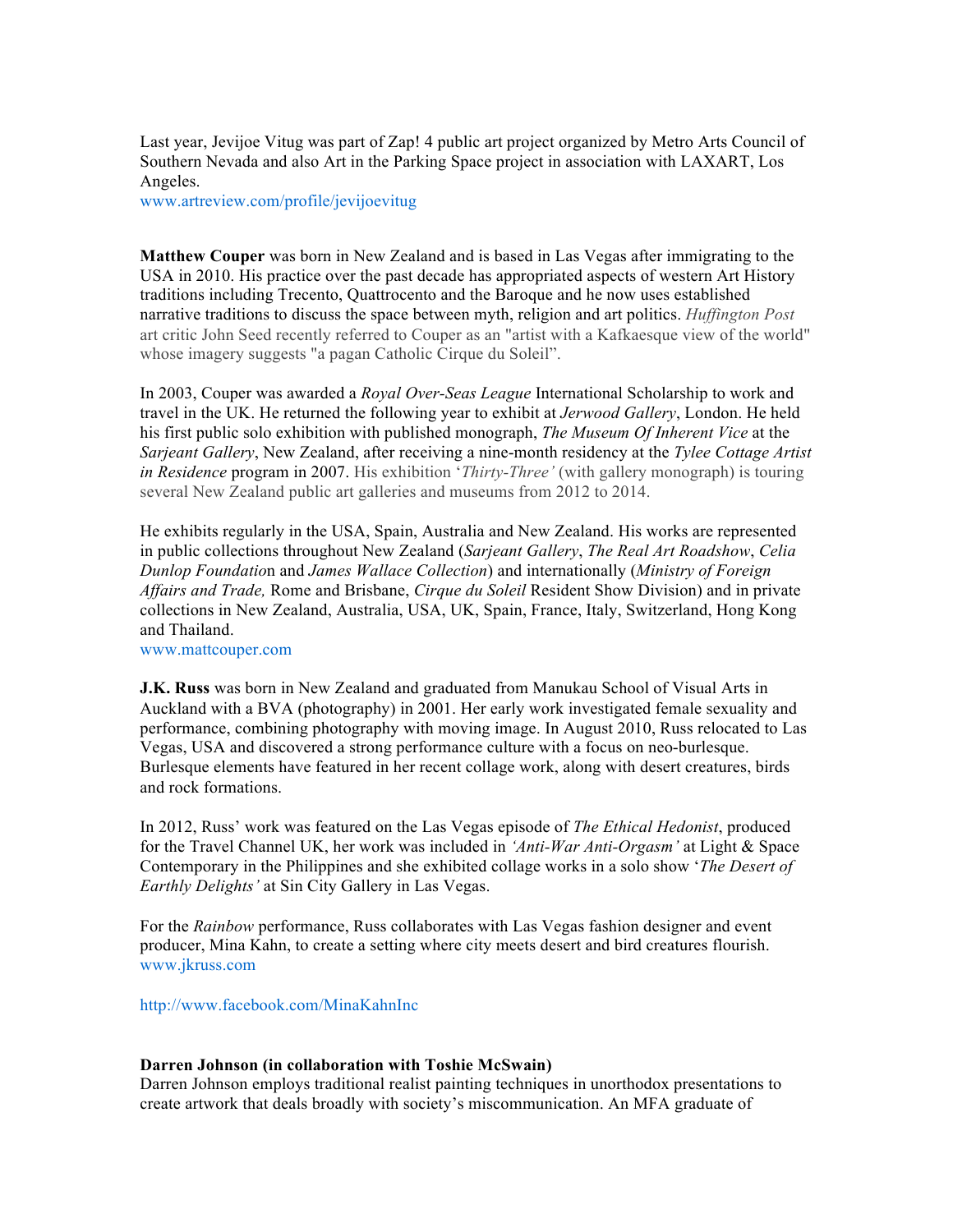Bowling Green State University and 2010 recipient of the Nevada Arts Council's Artist Fellowship, Johnson most recently exhibited in the solo shows *Important Conversations in Midwestern Brown* at the Las Vegas Library District Galleries; and *The Skeletons in Our Closets Are Planning a Parade in Honor of the 2010 Census* at OXS Gallery in Carson City, NV. www.sites.google.com/site/darrenjohnsonart/

**Toshie McSwain** is an artist and art educator for elementary school students. She was named Best New Visual Artist 2010 by alternative news magazine *Seven Weekly* for her solo exhibition, *I Told You So*, at the Winchester Gallery. McSwain uses layering and staining to create visual imagery that has a dreamlike quality of being familiar, and at the same time, indiscernible. www.sites.google.com/site/toshiemc/

**Brent Holmes** is an artist living and working in Las Vegas, Nevada under the moniker *Barfing Rainbows*. Primarily self taught, and currently employed as a graphic designer for over seven years, his adoration of the imagination is visualized in all mediums from paintings, photography, performance, and sculptural work.

Brent celebrated his first solo show as *Barfing Rainbows* in 2011 at Blackbird Studios, with a series of paintings and "Desperational" posters. The *Barfing Rainbows* philosophy is that creativity is a nauseating, painful and difficult experience but absolutely necessary to get out (much like vomiting). His most recent dialogue is with the rapidly disappearing old Las Vegas and the urban decay which surrounds it, juxtapose with humanity or its lack there of with in it. An obsession with modern human absurdity, psychosexual dichotomies, and questions of placement and identity riddle his paintings photographs and texts, with an ever-winking smile towards the greater mystery's that underlie all things. Never without humor, and always in difference to eldritch creative entities such as Francisco Goya, Frank Frazetta, Alberto Giacometti, and Oscar Wilde.

www.barfingrainbowslv.tumblr.com

#### **David Medalla (founder of London Biennale):**

Last year, David Medalla designed a "bubble machine" kinetic sculpture for New Museum, New York. He has also been included in several important art exhibitions including the most recent major art show in UK entitled "Migrations" (2012) at the Tate Britain, Live in Your Head: When Attitudes Become Form (1969) curated by Harald Szeemann, Documenta 5 (1972) in Kassel Germany, 'Flux Attitudes' exhibition at the New Museum, New York (1993), 'L'Informe' curated by Yves-Alain Bois and Rosalind Krauss at the Centre Pompidou, Paris (1996/97), 'Life/Live' curated by Hans-Ulrich Obrist at Musee d' Art Moderne de la Ville de Paris (1996/1997), Out of Actions: Between Performance and the Object, 1949-1979 organized by Paul Schimmel at the Museum of Contemporary Art, Los Angeles, 2nd Johannesburg Biennale, South Africa curated by Okwui Enwezor (1998) and Biennale of Sydney, Australia (2008). http://en.wikipedia.org/wiki/David\_Medalla

#### **Adam Nankervis (LB Satellite event coordinator):**

Australian born Adam Nankervis, also known as the Museum Man, has been exhibiting at museums and galleries in the US, Europe and Asia for over the past 20 years. His collaborations with Derek Jarman, David Hockney and Peter Tully have developed a varied experimental practice and participation in a diverse set of mediums. In 1992, Nankervis co-founded Mondrian Fan Club along with David Medalla in New York City, they recently had a joint exhibition at the